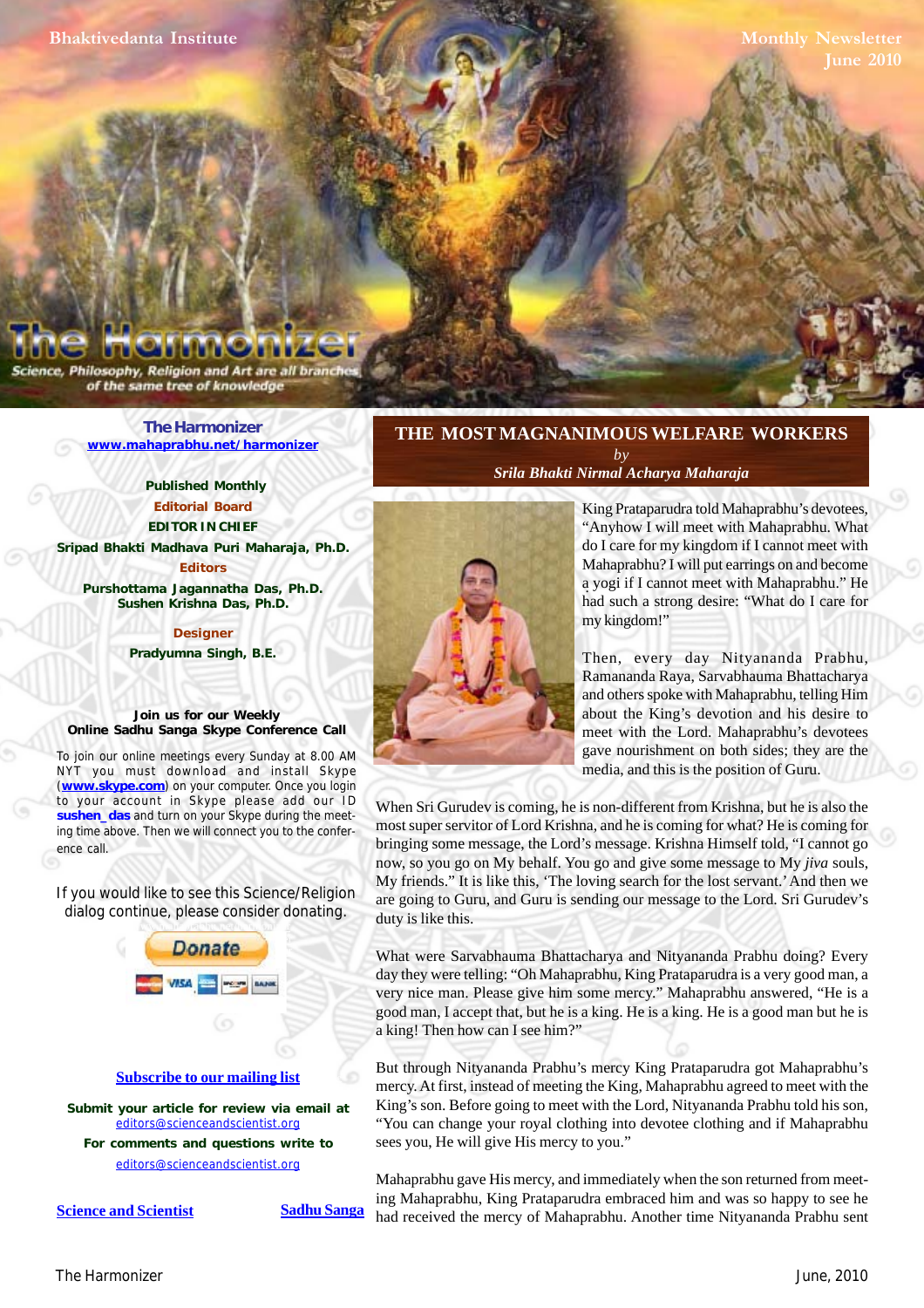the king some old clothing of Mahaprabhu, and the king would worship that clothing. In many ways King Prataparudra showed so much devotion for Mahaprabhu.

Also Sarvabhauma Bhattacharya advised the king how he could



meet with Mahaprabhu: "When Mahaprabhu is dancing and chanting in front of the chariot on the day of Rathayatra, He will become senseless, overwhelmed with *astasattvika vikar,* the eight symptoms of ecstasy. At that time, when He falls down with no sense, you will go in the dress of a devotee and massage His feet and chant these *slokas* from *Srimad-Bhagavatam."*

King Pratapudra followed his advice, and one of the slokas was: **Rathayatra in Puri Dham**

> *tava kathamrtam tapta jivanam kavibhir iditam kalmasapanam sravana mangalam srimad atatam bhuvi grnanti ye bhurida janah*

**Translation:** O, Krishna, the nectar of Your words and the narra-

tions of Your Pastimes give life to us, who are always suffering in this material world. This nectar is broadcast all over the world by great souls, and it removes all sinful reactions. It is all-auspicious and filled with spiritual power. Those who spread this message of Godhead are certainly doing the greatest relief work for human society and are the most magnanimous welfare workers." *(Srimad Bhagavatam: 10.31.9).*

When he recited this *sloka,* Mahaprabhu embraced him, saying *"Bhuridah, bhuridah!" 'Bhurida'* means who is the most generous, who is the greatest donor in this world, and that person is our best friend. And whoever is distributing the Krishna*-katha* all over the world is the greatest donor, *'bhuridah'.* Mahaprabhu embraced the King saying, "Oh you are the most magnanimous, because you are distributing Krishna consciousness."

Some people say, "Oh, who is giving some shirt, giving some pants—he is the great donor." Some institutions are telling, "We are giving some medicine, so we are great donors." But who is the greatest donor? Srila Param Guru Maharaj (Srila Bhakti Raksak Sridhar Dev-Goswami Maharaja) told one time, "Sometimes when the flood is coming some local men come to me, 'Maharaj, you have a big temple, why are you not giving some donation to us for the flood victims?' " Param Guru Maharaj replied, "What we are giving to the *jiva* souls all over the world is the highest thing; whoever takes this will not suffer in his life such things as floods."

*Bhuvi grnanti ye bhurida janah,* those who are distributing the *krsna-katha* are the greatest donors in this world.

## **SPIRITUAL EVOLUTION, INQUIRY AND UNIQUENESS OF HUMAN LIFE**

*by*

*[Srila Bhaktisvarupa Damodara Maharaja \(T. D. Singh, Ph.D.\)](http://groups.google.co.in/group/Online_Sadhu_Sanga/web/affectionate-guardians)*



Inquiry, *jijnasa*, is another fundamental quality of life. Everyone inquires about something or the other. In the course of life, a person experiences different phases like old age, disease and many kinds of sufferings. He then inquiries, "Why am I suffering?" Therefore, he wants to find out the solution to these problems. Every research work is a kind of inquiry. Humanity begins when this sort of inquiry is awakened in one's mind. This quest for un-

derstanding the deeper meaning of life is the turning point in the life of individuals.

Therefore, inquiry forms the most important process of acquiring knowledge. We want to know about things that are beyond what we can see conventionally. We invent electron microscope, telescope, etc., to satisfy our curiosity. But this is not enough. Our senses and extended senses are still very limited.

Can a bird inquire about the meaning of its existence? Innocent and ordinary living beings like birds and animals inquire only of bodily needs. They inquire, 'where is water?, where is food?, where is shelter?', and so on. However, they do not have the capacity to inquire about the deeper purpose and meaning of life. But in the human form of life, one is endowed with the unique ability to inquire beyond these bodily needs. This is the special and unique qualification of the human form of life.



**Can a Bird Inquire About the Meaning of its Existence?**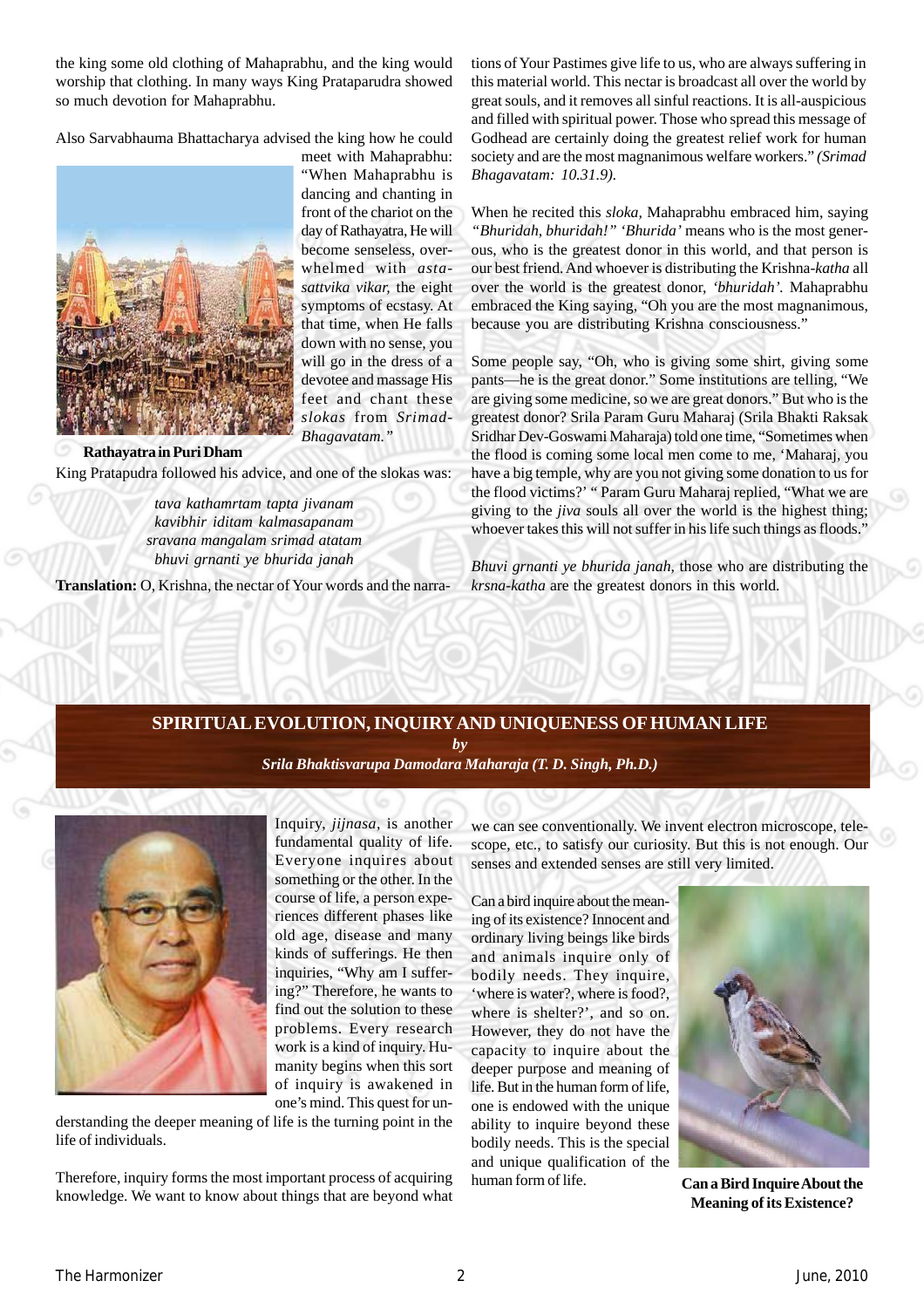

When a child is growing up, he inquires from his parents about many things around him, such as 'what is this?', 'what is that?', etc. In this way, the child gathers knowledge from his parents. Since the conscious intelligence is fully developed, human beings can make different levels of inquiry including the deeper questions about life. The most important inquiry of human life should be to find out about the Absolute Truth*, jivasya*

will be the proper use of the modern scientific knowledge. When one realizes the Absolute Truth through such an inquiry, he will understand the actual basis of reality. And then, his duty is to glorify the Supreme Lord through the scientific understanding. This is the secret and the real platform of happiness. This is what Narada Muni, the foremost transcendentalist instructed his disciple, Vyasadeva, the literary incarnation of the Supreme Lord in the *Bhagavata Purana,* the natural commentary on the *Vedantasutra.2*

*tattvajijnasa* (*Srimad-Bhagavatam* 1.2.10).<sup>1</sup>

The ability to inquire about the ultimate truth of life makes the human being uniquely different from all other forms of life. Newton asked why the apple did fall. As an answer to this question, he discovered the law of gravitation. Thus *Vedanta* emphasizes that the primary subject matter of the human form of life is to inquire about the science of Absolute Truth, God.



**Sir Isaac Newton**

The *Katha Upanisad* (1.3.14) in a very strongly and carefully worded tone makes a clarion call to all human beings in the following *sloka*:

> *uttistha jagrataprapya varan nibodhata ksurasya dhara nisita duratyaya durgam pathas tat kavayo vadanti*

**Translation:** Arise! Awake! Please try to understand the boon that you now have in this human form of life. The path of spiritual realization is very difficult; it is sharp like a razor's edge, difficult to tread and hard to cross, so say the learned Sages.

'Who am I?', 'what is the Supreme Absolute Truth?', 'what is the origin of life?', 'what is existence?', 'what will be the fate of the human soul when the body dies?' are some of the basic questions that a human being can inquire. Human life is the result of spiritual evolution.

Presently, scientific inquiry without spiritual knowledge is onesided. All forms of human inquiry should be utilized in search for Absolute Truth, God. Hence, the purpose of all sciences should be to inquire about the nature of God. A physicist should inquire: what is the real source of the laws of nature? A chemist can inquire: who is the Supreme Chemist behind all the wonderful molecules, DNA, chlorophyll, proteins, etc.? *Vedanta* explains that if we do research far enough, we will find that the ultimate source is God. Thus, *Vedanta* cautions that intelligent people should not be mislead by the temporary and incomplete pronouncements of atheistic scientists who try to remove God from everything. This



**Albert Einstein**

In the human form of life, the consciousness (*cetana*), intelligence (*buddhi*), mind (*manas*), senses (*indriyas*) are fully developed. Thus, human being is totally equipped to make deepest *jijnasa* (inquiry), the spiritual inquiry. A similar message echoes in the statement of Albert Einstein who states that knowing the plan of God is most important and the rest are details.<sup>4</sup> By

this inquiry, *sambandha*, the relationship between the self and God will be established and the pure spiritual knowledge of the self will be understood. *Isa Upanisad* further declares, *Isavasyamidam sarvam,* everything belongs to the Supreme Lord. Therefore, everything should be used, including the works of the scientists and all the leaders of the world in the service of the Supreme Lord. In a nutshell, this is the view of *Vedanta* regarding the prime duty of humanity.

#### .**References:**

- 1. A.C. Bhaktivedanta Swami Srila Prabhupada, *Srimad Bhtagavatam,* Canto 1, Ch. 2 Verse 10, Bhaktivedanta Book Trust, Bombay, 1987.
- 2. *Srimad-Bhagavatam,* Canto 1, Ch. 5, Verse 21, *Ibid.*
- 3. In Donald O. Bolander, *Instant Quotation Dictionary*, 1979.
- 4. R. Clark, *Einstein: The Life and Times,* The World Publishing Co., New York, 1971, p.19.

*tioning. Curiosity has its own reason for existing. One cannot help but in awe when he contemplates the mysteries of eternity, of life, of the marvelous structure of reality. It is enough if one tries merely to comprehend a little of this mystery every-*

Albert Einstein once remarked, "*The important thing is not to stop ques-*



*day.*"3